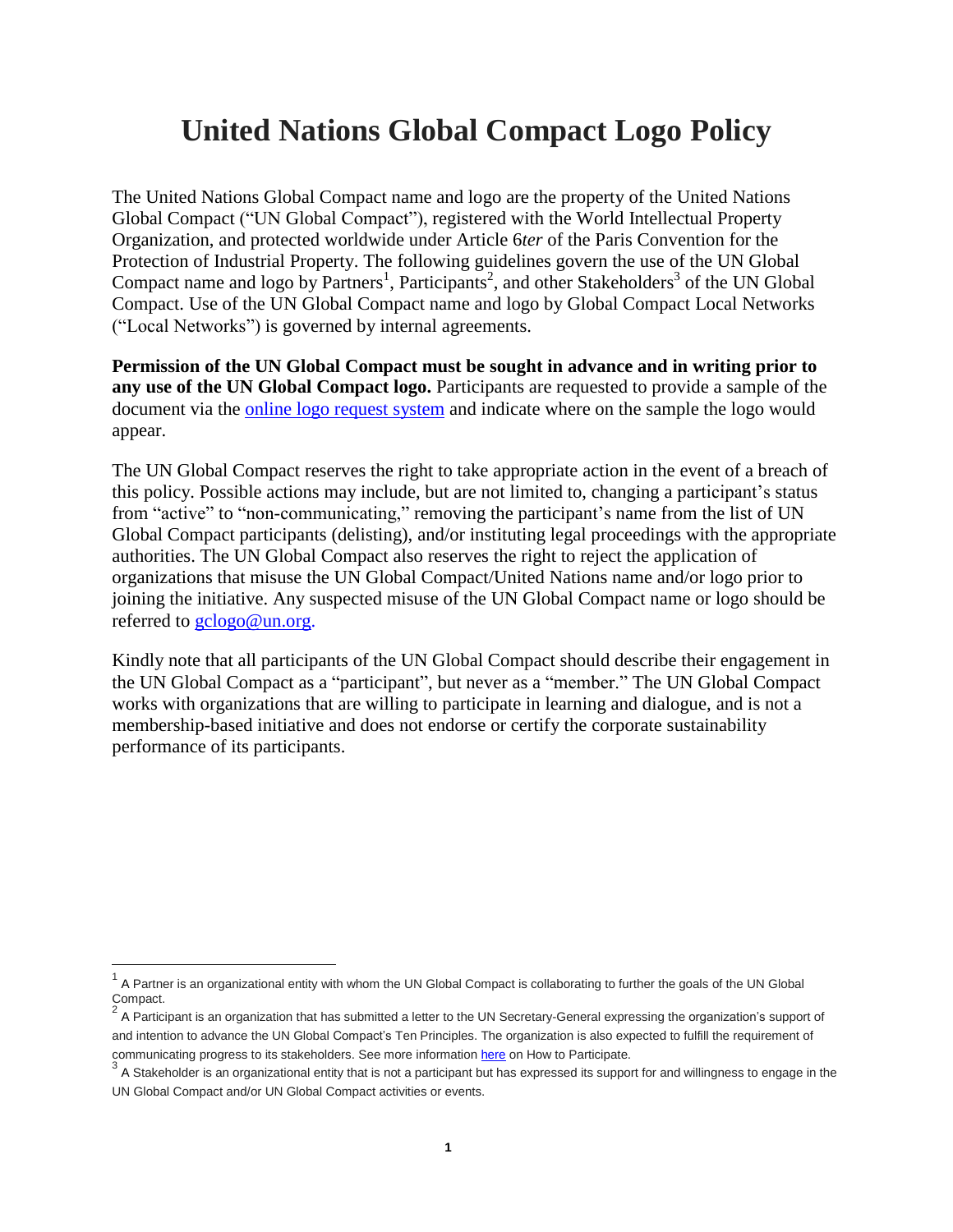## **1. Use of the UN Global Compact Name and Logo**



The UN Global Compact logo, displayed above, is generally reserved for the official use of the UN Global Compact only. Exceptionally, the UN Global Compact may grant a limited right to use the logo to partners, participants, or other stakeholders in the context of their activities promoting the UN Global Compact and its goals, but not in any manner that suggests or implies that the UN Global Compact has endorsed or approved of the activities, products and/or services of the organization, or that the UN Global Compact is their source. In most circumstances, participants should use the "We Support the UN Global Compact" logo described below.

#### **2. Use of the "We Support the UN Global Compact" Logo**



Participants in the UN Global Compact are encouraged to widely advocate and express their support for the UN Global Compact and its principles. For such activities, the UN Global Compact may authorize participants to use the "We Support the UN Global Compact" ("Endorser") logo above. To request permission to use the Endorser logo, an organization must:

- (1) Be an active participant of the UN Global Compact, with an active COP/COE status; and
- (2) Non-business organizations must have submitted a COE.

Please note that the following conditions apply for the use of the Endorser logo:

 $\Box$  The logo must be placed in such a manner that it is clear from the context to which organization the "We" refers.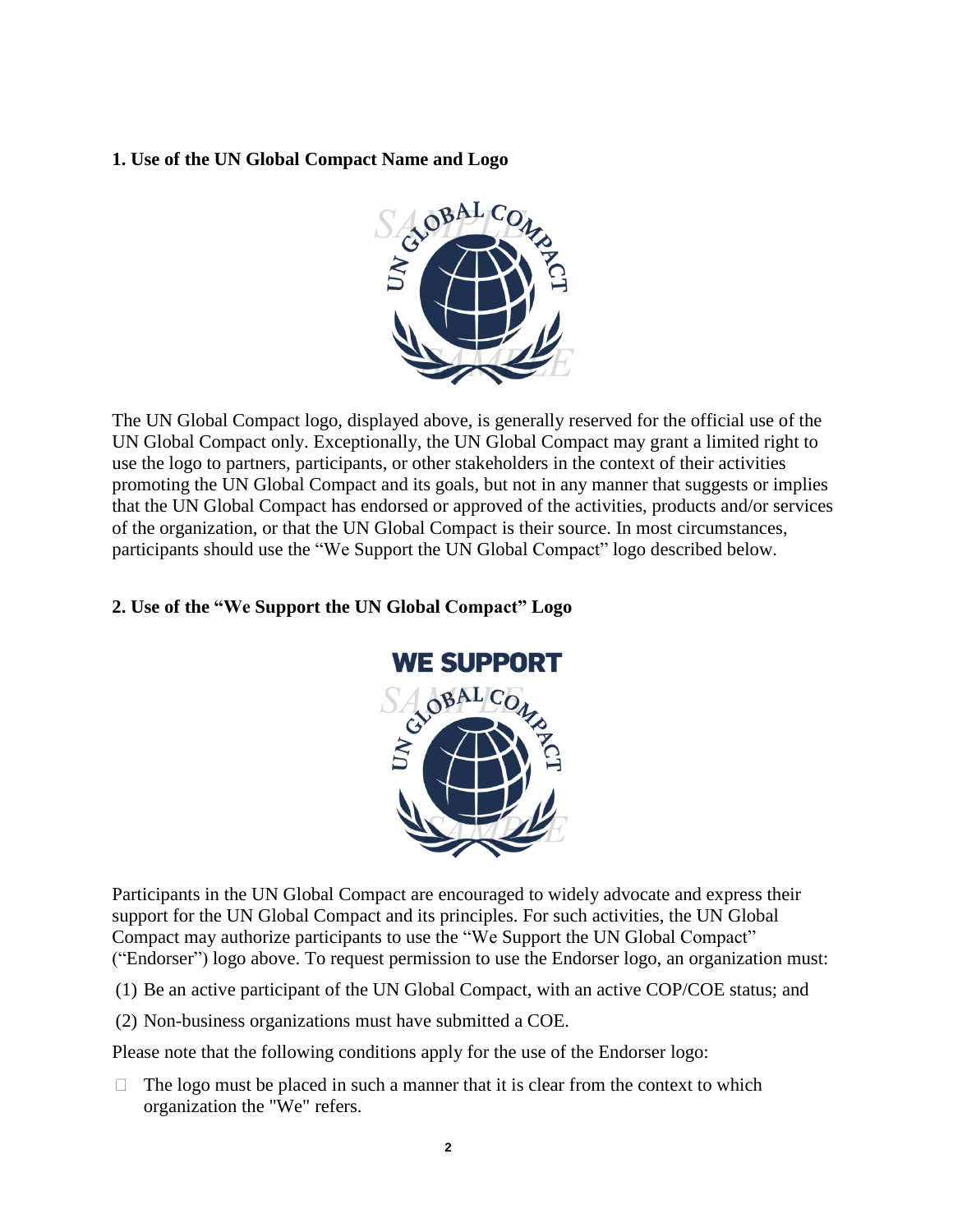- $\Box$  The logo may not be sub-licensed to any other entity without the prior written consent of the UN Global Compact.
- $\Box$  The logo is not to be used in any manner that suggests or implies that the UN Global Compact has endorsed or approved of the activities, products, and/or services of the organization, or that the UN Global Compact is the source of any such activities, products or services.
- $\Box$  Permission to use the Endorser logo lapses if the participant is removed from the list of participants of the UN Global Compact (de-listed).
- $\Box$  Participants and stakeholders that have been authorized to use the Endorser logo on their website are strongly encouraged to link the logo to the UN Global Compact homepage at [www.unglobalcompact.org.](http://www.unglobalcompact.org/)

In accordance with this policy, use of the Endorser logo will generally be permitted in documents and/or other material that relates to the participant's commitment to the UN Global Compact, its principles and/or outlines a participant's UN Global Compact-related activities.

Any use of the endorser logo, or any other logo of the UN Global Compact, without a clear connection to the mission, principles and/or activities of the initiative, will generally not be permitted. Prohibited uses include, but are not limited to:

- $\Box$  Any context of promoting or advertising products and services of a participant;
- $\Box$  Any use of the logo in connection with fundraising;
- $\Box$  Any use of the logo in connection with event/conferences in which the UN Global Compact is not a participant/host;
- $\Box$  Any use of the logo as a component of an organization's own logo, trademark or other branding elements;
- $\Box$  Any use of the logo suggesting or implying a certification or seal of approval for activities, services and/or products;
- $\Box$  Any use of the logo in the header and/or footer of a website;
- $\Box$  Any use of the logo on social media platforms, including but not limited to, Facebook, Twitter and LinkedIn; or
- $\Box$  Any use of the logo as a permanent graphical element of stationery, business cards, or other variably utilized print materials, including email signatures.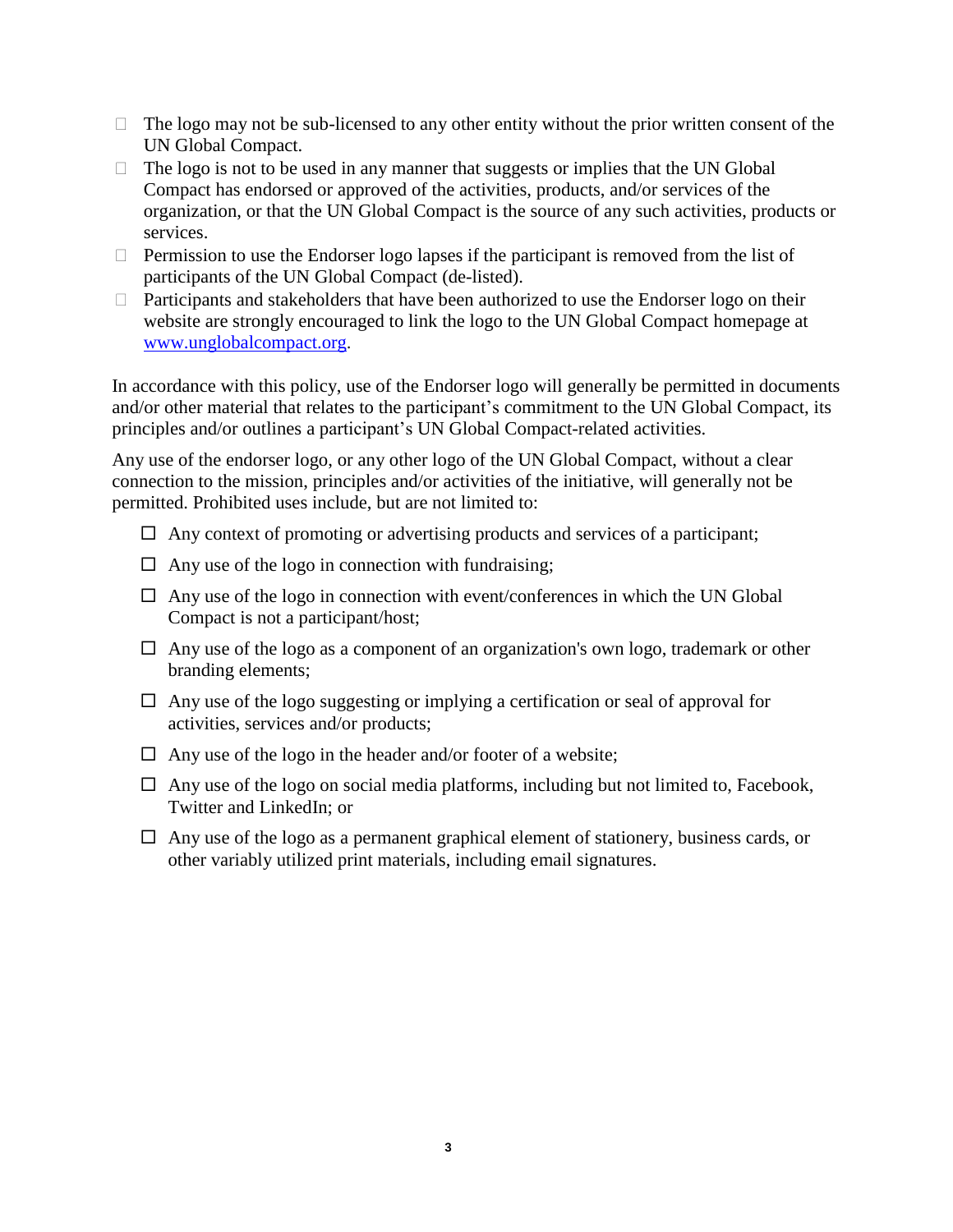#### **3. Use of the Communication on Progress Logo**

A Communication on Progress (COP) is an annual public disclosure statement issued to stakeholders on progress a business participant has made in implementing the ten principles of the UN Global Compact, and in supporting broader UN development goals. A specialized version of the UN Global Compact logo is available for participants to include in their COP if they choose, as well as to help stakeholders identify a COP. This logo may be downloaded by clicking on the image below and may be used within a participant's COP without prior permission of the UN Global Compact. Advance permission is still required for all other uses of the UN Global Compact and the Endorser logos, including in the context of a participant's COP.



## **4. Participant Media Toolkit**

In addition to the above, companies that participate in the UN Global Compact have access to a Participant Media Toolkit with digital cards that can be used to communicate their involvement with the initiative. The toolkit will be made available to participants upon joining the initiative.

#### **5. Use of the UN Global Compact Name and Logos by Partners and Local Networks**

The terms and conditions under which partners of the UN Global Compact and Local Networks may use the UN Global Compact name and logos described above are generally set out in documentation or agreements establishing or memorializing the relationship.

#### **6. Rules Governing the Reproduction and Display of the Logos**

Maintaining consistency in the display of the UN Global Compact name and logos described above by the UN Global Compact and its partners, participants, Local Networks and other stakeholders is an important aspect of the strategy to advocate the principles of the UN Global Compact. Accordingly, when participants, stakeholders and Local Networks incorporate the UN Global Compact name and logos in their materials for the permitted uses outlined above, they are asked to strictly adhere to the following guidelines regarding the reproduction and display of the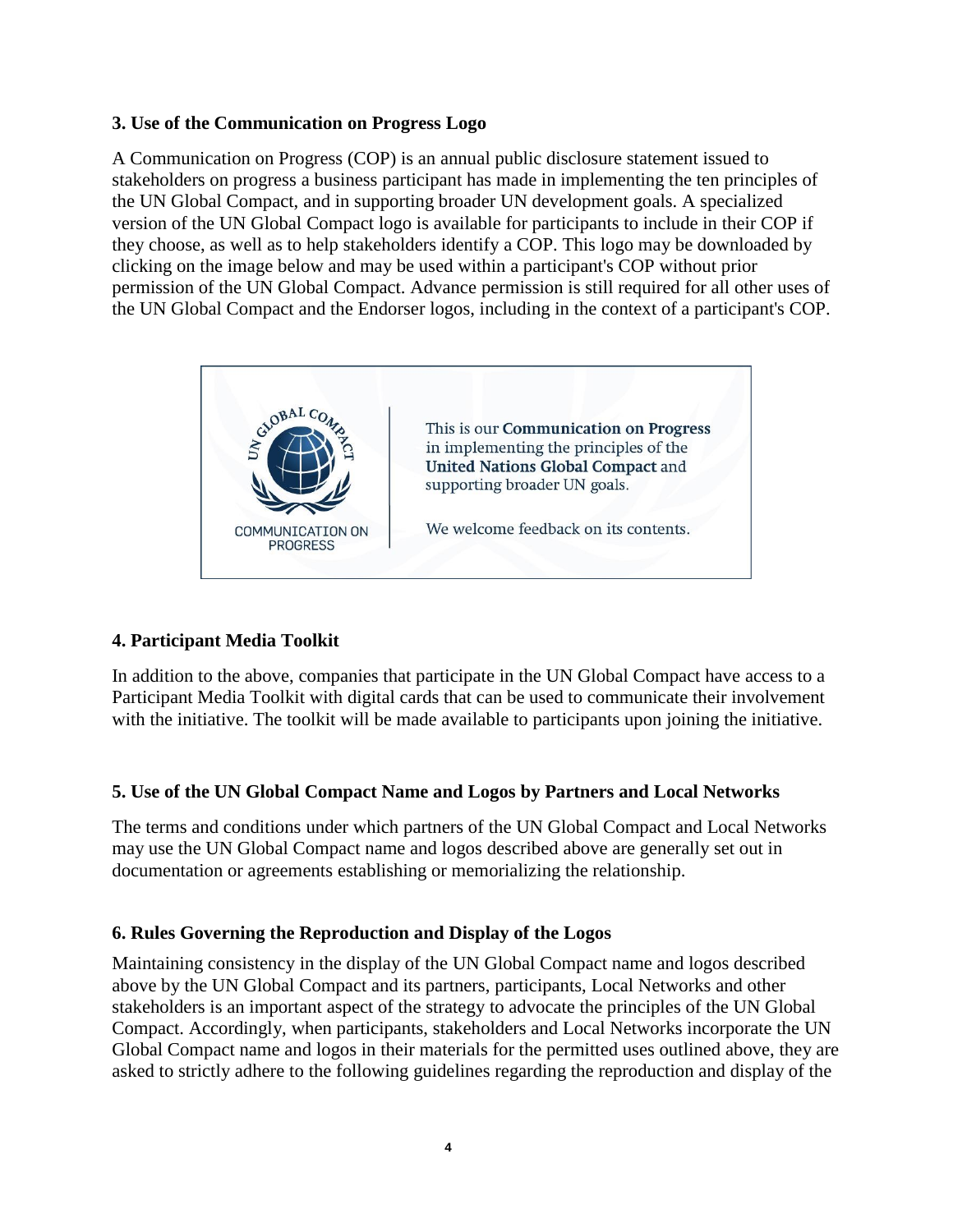UN Global Compact name and logos described above. For more guidance, please refer to the UN Global Compact Design [Manual](http://unglobalcompact.org/docs/about_the_gc/UNGC_Designmanual.pdf) (pdf).

- **Elements of the Logos.** The UN Global Compact logos described above comprise four unique elements: (1) the wording, "UN Global Compact" or "We Support the UN Global Compact"; (2) The "globe" symbol; (3) a customized version of the United Nations olive branches below the globe; and (4) the clear space in the area surrounding the logo. The clear space surrounding the logo should be equal to at least 50% of the globe's height and width. The font of the wording is Flama for "UN Global Compact" and Swift for "We Support".
- **Reproduction of the Logos.** Each of the UN Global Compact logos must be treated as a unique element and resized proportionally. The minimum sizes of the logos are 24 mm or 68 pixels for digital and 15 mm for print. The reproduction of the logos should be generated from high quality artwork. Accordingly, the authorized user is required to use the authorized artwork that is provided by the UN Global Compact. The logos or wording should never be reproduced by hand, nor should the wording be substituted with another typeface. The letters should not be altered or redrawn, nor should the elements be respaced.
- **Colour of the Logos.** The logos may be reproduced in colour or in black and white. The preferred colour is UN Global Compact blue. UN Global Compact blue translates to the following colour systems:
	- o Pantone®: 540 U
	- o CMYK: C90, M70, Y35, K15
	- o RGB: R30, G50, B80
	- o #1e3250

For use of the colour logo, the colours from the artwork provided by the UN Global Compact should not be modified. To ensure readability, the colour logo should always appear on a white or light-coloured background. The logo may be reproduced in black and white for use on other backgrounds. A screen tint or shade should never be used when reproducing the UN Global Compact logo or Endorser logo.

 **Appearance of the Logos.** In all materials on which the UN Global Compact or Endorser logo is used, it must appear in isolation, uncluttered by competing images. The logo should appear horizontally. The logo should not be used as part of a sentence or word phrase or associated with any non-related symbols or graphical elements. The Endorser logo must not be used out of context where it is unclear to which organization the "We" refers.

## **7. Use of the UN Global Compact Special Initiative Logos**

The UN Global Compact is involved in a number of issue-specific initiatives some of which have their own logo. The relevant issue manager should be consulted for the policy to use such logo.